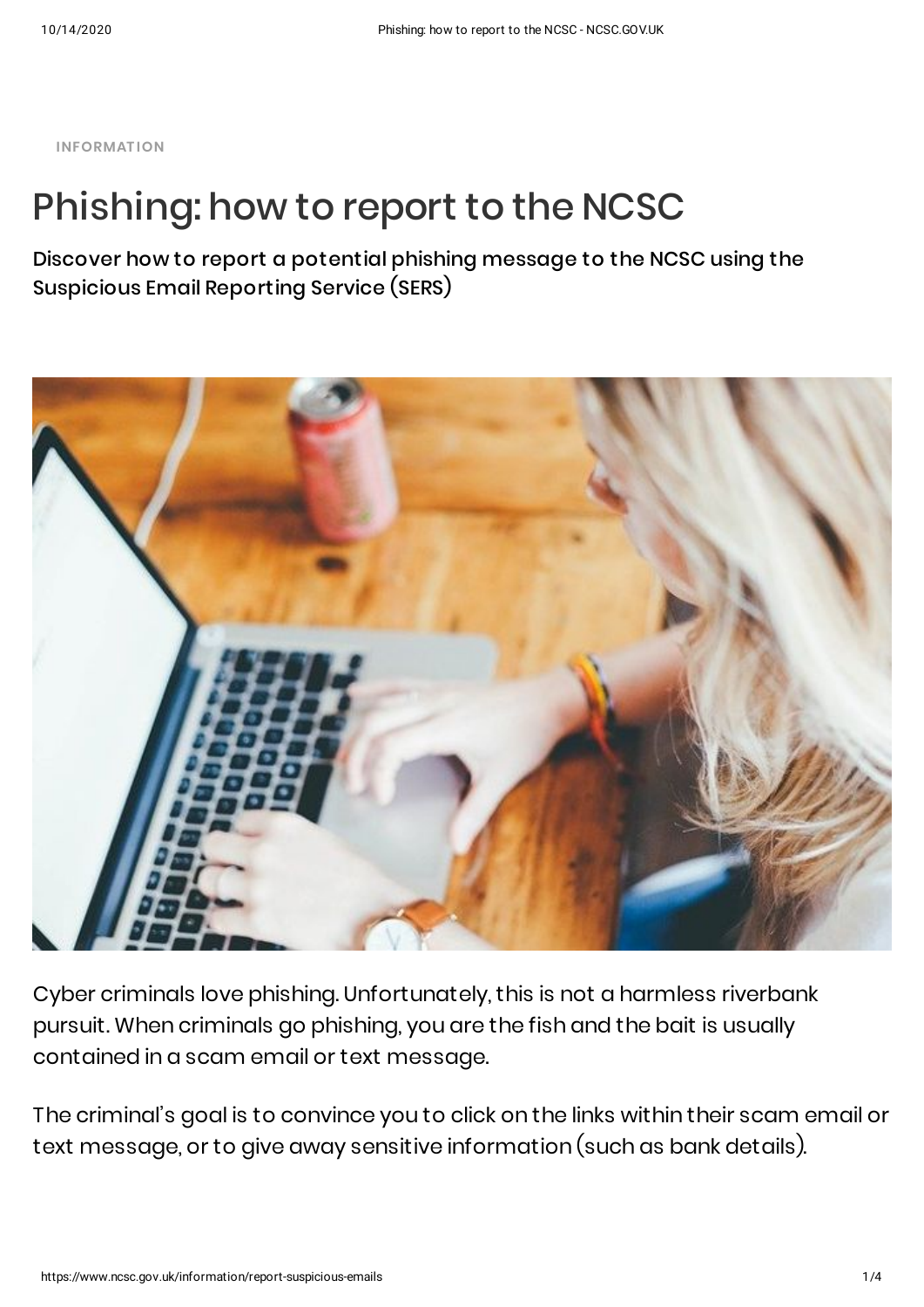These messages may look like the real thing but are malicious. Once clicked, you may be sent to a dodgy website which could download viruses onto your computer, or steal your passwords.

## Have you spotted a suspicious email?

If you have received an email which you're not quite sure about, forward it to the Suspicious Email Reporting Service (SERS):

[report@phishing.gov.uk](mailto:report@phishing.gov.uk)

The message might be from a company you don't normally receive communications from, or someone you do not know. You may just have a hunch. If you are suspicious, you should report it.

Your report of a phishing email will help us to act quickly, protecting many more people from being affected.

In a small number of cases, an email may not reach our service due to it already being widely recognised by spam detection services. The vast majority of reports do reach our system so please keep reporting any suspicious emails you receive.

If you continue to have problems then please [contact](https://www.ncsc.gov.uk/section/about-this-website/contact-us) us so we can investigate it further.

As of **30 September 2020** the number of reports received stand at more than 2,930,000 with the removal of 13,291 scams and 30,344 URLs.

**Thank you for your continued support.**

# Reported an email? Here's what happens next…

The NCSC will analyse the suspect email and any websites it links to. We'll use any additional information you've provided to look for and monitor suspicious activity.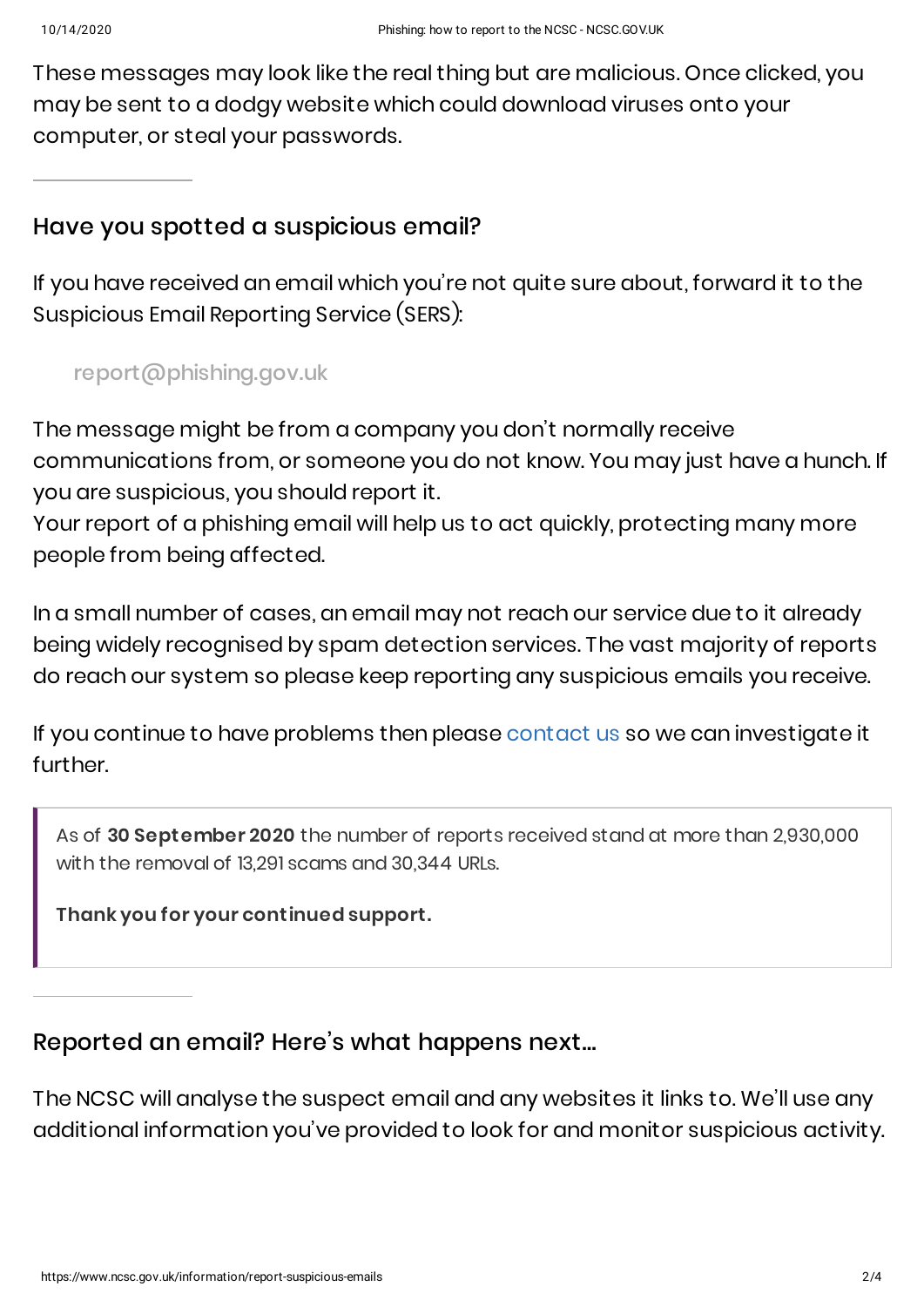If we discover activity that we believe is malicious, we may:

- seek to block the address the email came from, so it can no longer send emails
- work with hosting companies to remove links tomalicious websites  $\bullet$
- raise awareness of commonly reported suspicious emails and methods used (via partners)

Whilst the NCSC is unable to inform you of the outcome of its review, we can confirm that we do act upon every message received.

## **Please note...**

You should not report a crime to the NCSC in this way. If you think you may have been a victimof fraud or cyber crime, and live in England, Wales or Northern Ireland, you should report this to Action Fraud at [www.actionfraud.police.uk](http://www.actionfraud.police.uk/) or by calling 0300 123 2020. If you live in Scotland, you should report to Police Scotland by calling 101.

## Protecting yourself from phishing attacks and staying secure online

If you have reported a suspicious email or message then thank you – this will help us to track and stop many cyber criminals using phishing as a form of attack.

There are a number of ways you can protect yourself from attacks like this and the NCSC has published plenty of advice which will help you to stay secure online:

- The NCSC's top tip for [staying](https://www.ncsc.gov.uk/collection/top-tips-for-staying-secure-online) secure online  $\bullet$
- Phishing attacks: how to deal with [suspicious](https://www.ncsc.gov.uk/guidance/suspicious-email-actions) messages and emails  $\bullet$
- [Securing](https://www.ncsc.gov.uk/guidance/securing-your-devices) your devices  $\bullet$

For a full overview of the NCSC's advice for the general public please head to our dedicated [individuals](https://www.ncsc.gov.uk/section/information-for/individuals-families) and families webpage.

How we handle the information you send to us